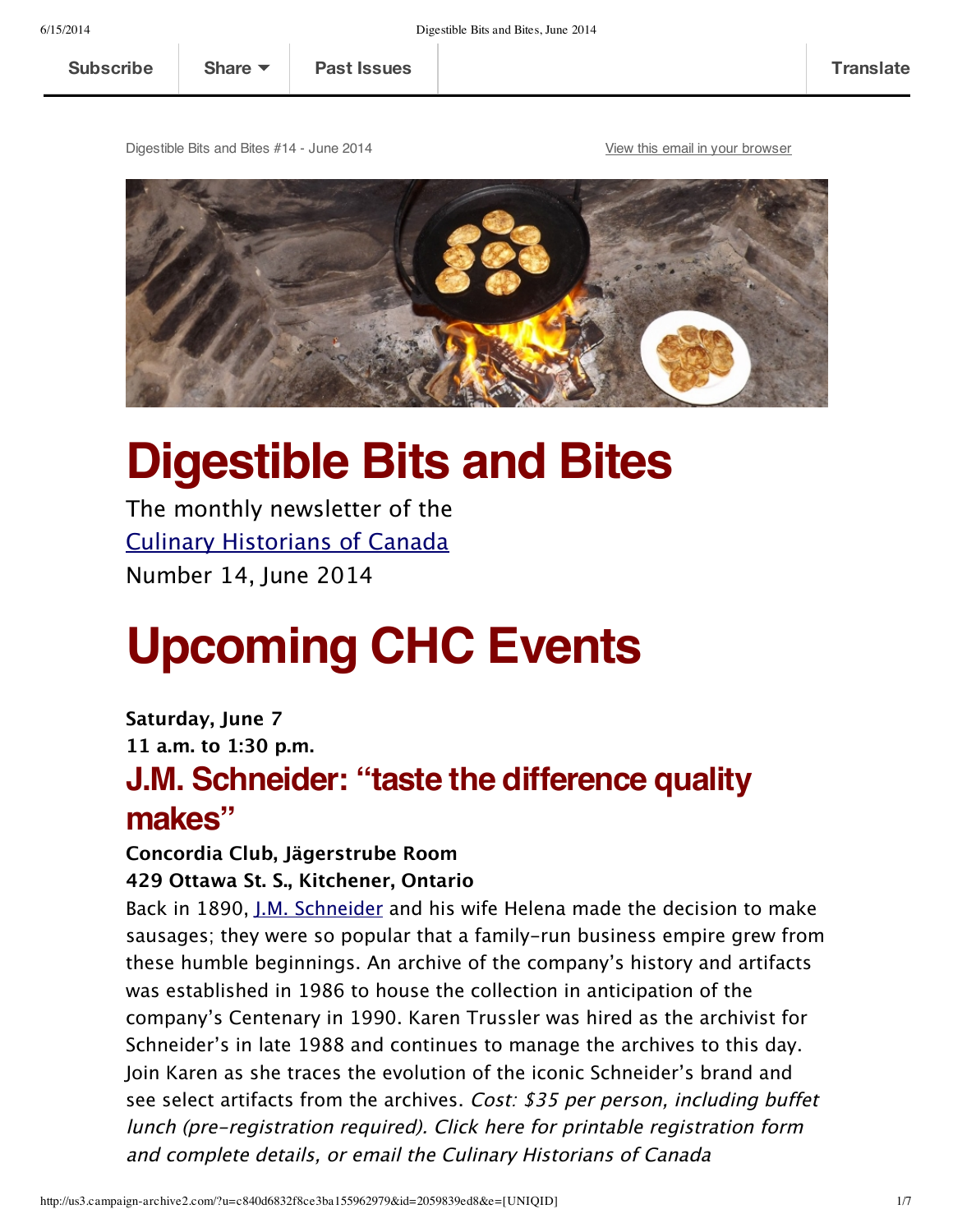at [info@culinaryhistorians.ca](mailto:info@culinaryhistorians.ca?subject=Schneider%20Event%20Information%20Request).

# **August (date TBC) Arrival at 11:30 a.m. Lunch at 12:30 p.m. Potluck Picnic in the County**

#### **Prince Edward County, Ontario**

#### **(A CHC member event)**

CHC members will enjoy a potluck lunch (wine and non‑alcoholic beverages provided) at a 100‑acre Cultural Heritage Landscape farm property in beautiful Prince Edward County with an 1860 brick farmhouse, early barn and other outbuildings. New features since the last CHC visit are a 1905 Royal Jewel wood-fired cookstove and a new extension with modern waterworks to augment the traditional outhouse! Cost: Free with a contribution to the potluck. RSVP to Liz Driver at <u>[liz.driver@sympatico.ca](mailto:liz.driver@sympatico.ca?subject=RSVP%20to%20the%20Potluck%20in%20the%20County)</u>, letting her know what you will be contributing to the meal (e.g. salad, main course, dessert); she will reply with <sup>a</sup> map and driving directions.

# **June 2014 News & Events**

#### **Historic Chocolate at Louisbourg (Louisbourg, Nova Scotia)**

For the first time, Fortress of Louisbourg National Historic Site in Nova Scotia is introducing historic chocolate on the site and in its [online](http://www.fortressoflouisbourg.ca/store.php) store for the 2014 summer season. Trade links with the West Indies, France and New England made it possible for this luxurious item to be enjoyed by those who could afford it. The introduction of historic chocolate to the site is the result of Parks Canada's research and the Colonial Chocolate Society's promotion of a new historic chocolate that recreates the form and flavor of the chocolate served at the fortress in the 18th Century.

#### **Launch of British Menu Archive (London, England)**

The UK-based food innovators [Bompas](http://bompasandparr.com/) and Parr (creators of the chocolate climbing wall) have brought together the British Menu [Archive,](http://www.britishmenuarchive.com/) a collection that ranges from antiques to modern takeaway pizza menus and includes such historical gems as a menu signed by Winston Churchill during a feast aboard HMS Victory, artist-illustrated menus from members clubs' annual dinners, menus of food served on Concorde, and prison menus. The best examples will be displayed [throughout](http://andazdining.com/) June 2014 at the restaurant Andaz Liverpool Street, where a celebratory meal was held last May 28 with courses inspired by dishes from the collection.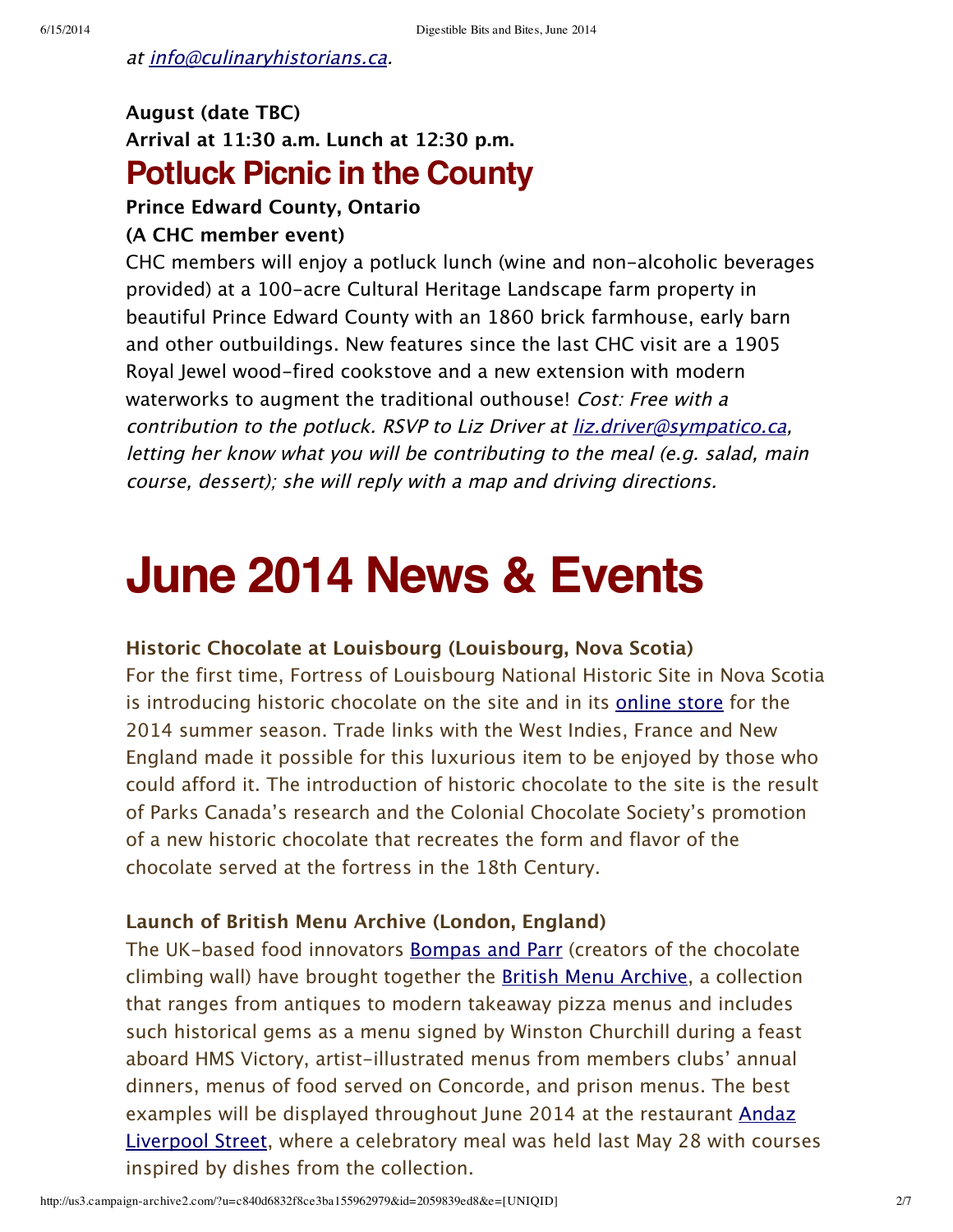#### **Weekend with Jane Austen Cancellation**

Toronto's Weekend with Jane Austen, originally scheduled for June 6 to 8 has most unfortunately been cancelled.

**Thursday, June 5: Can You Can? ‑ Strawberries (Ottawa, Ontario)** Canada [Agriculture](http://cafmuseum.techno-science.ca/en/whats-on/upcoming-special-events.php) and Food Museum celebrates the arrival of the first fruit of the summer by joining Chef Emerie Brine of Bernardin Ltd as he demonstrates the simplicity of making strawberry balsamic jam. 613–991– 3044, 1‑866‑442‑4416

**Saturday, June 14, 6:30 pm: Summer Solstice Supper (Pickering, Ontario)** [Pickering](http://pickering.ca/museum) Museum offers world-class humour served up alongside a full course meal circa 1850 shared with an intimate group. Reserve your place at the table at the [museum's](http://pickering.ca/eStore) e-store. Cost per person is \$57. 905-683-8401.

#### **Sunday, June 15: Father's Day at the Farm (Ottawa, Ontario)**

Canada [Agriculture](http://cafmuseum.techno-science.ca/en/whats-on/upcoming-special-events.php) and Food Museum invites visitors to meet the farm dads and learn why these animals are special not just on Father's Day, but all year round. 613‑991‑3044, 1‑866‑442‑4416

# **Saturday, June 21, 2014, 6:30 pm: Summer Solstice Supper (Pickering, Ontario)**

See June 14, above.

### **Thursday, June 26: Thirsty Thursday Tavern Night, 7 to 10 p.m. Etobicoke, Ontario)**

On the last Thursday of every month, [Montgomery's](http://www.montgomerysinn.com/) Inn holds a Thirsty Thursday Tavern Night. Enjoy beer, wine, or a Thomas Montgomery speciality in the restored 1847 barroom, along with Irish stew cooked on the hearth, fresh baked bread and live traditional music. Free admission, cash bar, \$5. for a bowl of stew, while supplies last. 416‑394‑8113

# **Canadian Conferences**

#### **July 19‑20, 2014 (Toronto, Ontario) SAVORY SAGAS ‑ HERBS FOR LIFE**

Foodies, herbalists, gardeners, cooks, environmentalists and anyone else who wants to share and learn about herbs are welcome to join the International Herb Association's Educational Conference and Meeting of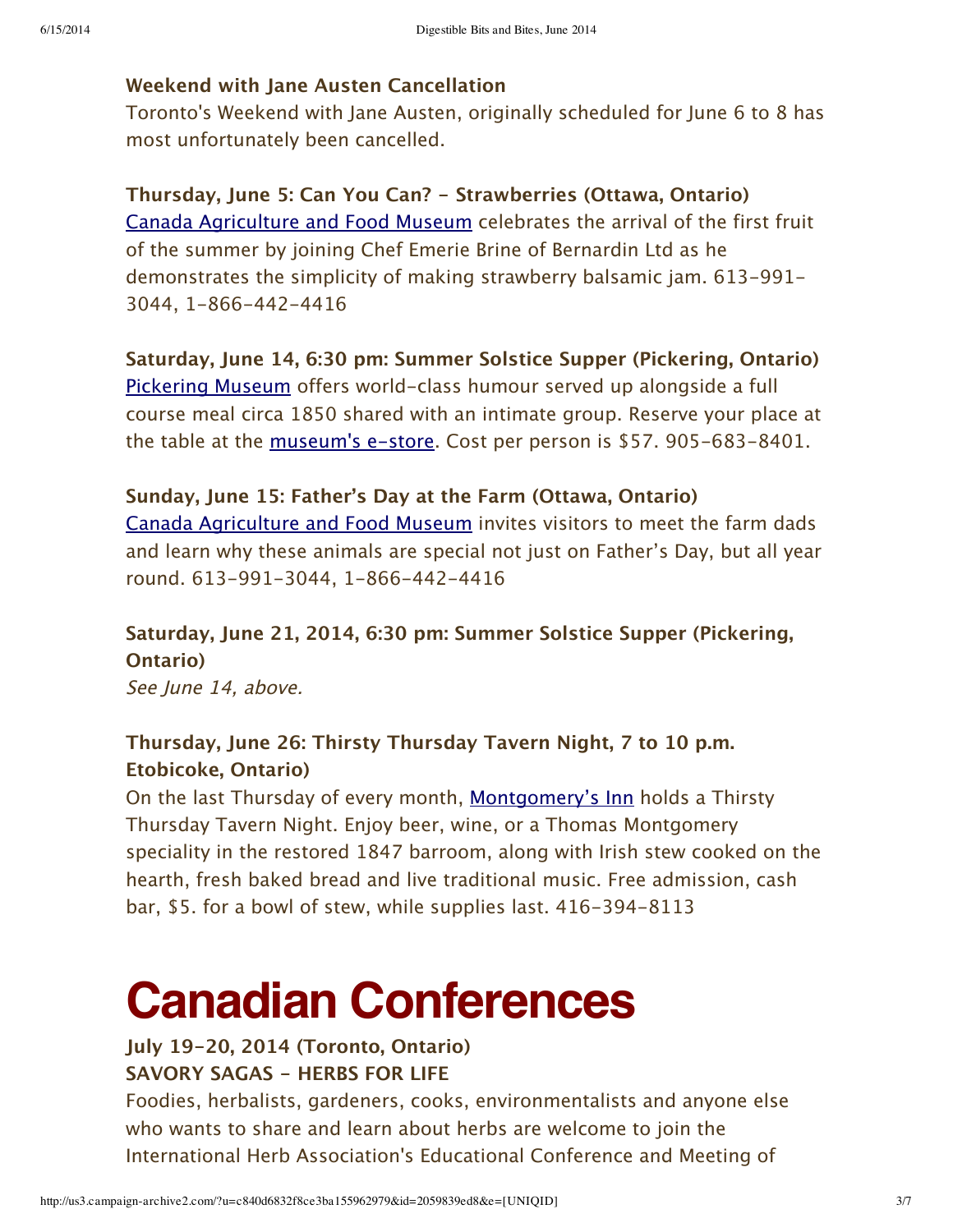Members, which takes place at the **Eaton [Chelsea](http://chelsea.eatonhotels.com/) Hotel** (33 Gerrard St. W.) The featured speaker is Yukon author Beverley Gray, author of The Boreal Herbal. Other highlights include an optional pre-event tour of the herbs of the Niagara region on Friday, a free Herbal Marketplace with informative demos all weekend long, and an optional field trip to the renowned Richter's Herbs on Monday. Online registration is available at **Herbsforlife2014.com**.

# **International Conferences**

### **June 18-23, 2014 (Burlington, Vermont USA) COLLABORATION AND INNOVATION ACROSS THE FOOD SYSTEM**

The University of Vermont is hosting the Joint 2014 Annual Meetings and Conference of the Association for the Study of Food and Society and the Agriculture, Food and Human Values Society this summer. Since 1992, the ASFS and AFHVS have held their meetings jointly, to provide colleagues with a site for constructive, in-depth discussion of current agricultural and food systems issues in their broadest social, cultural, economic, ethical and aesthetic context. The culminating conference includes paper presentations, panel discussions and other activities organized around a provocative agricultural of [food-related](http://www.uvm.edu/conferences/foodsystems/) theme. Full conference details are available online.

### **July 11-13, 2014 (St Catherine's College, Oxford UK) FOOD & MARKETS: OXFORD SYMPOSIUM ON FOOD AND COOKERY**

Highlights include the Jane Grigson Memorial Lecture, to be delivered by Darina Allen of Ballymaloe; a talk by Anya von Bremzen (author of *Mastering the Art of Soviet Cooking*) on "The Double Market in Soviet Russia" (provisional title); a celebration of Tom Jaine's revised edition of Alan Davidson's *Oxford Companion to Food*; Janet Beizer, Harvard Professor of Romance Languages and Literatures speaking on "The Emperor's Plate: Marketing [Leftovers",](http://www.oxfordsymposium.org.uk/) and numerous special meals. Full details are available on the conference website.

# **September 18-19, 2014 (Hampton & Norfolk, Virginia USA) Proposal deadline: June 15**

#### **1619: MAKING OF AMERICA**

The Joseph Jenkins Roberts Center of Norfolk State University & Hampton University are seeking proposals for papers and panels on Early American foodways; in particular, important issues defining new interpretations of 1619 in American history within the context of Atlantic migration, culture, and race, emphasizing the wideranging, familiar and mobile character of the African Diaspora.

The overarching point is that Chesapeake society was part of a hybrid and global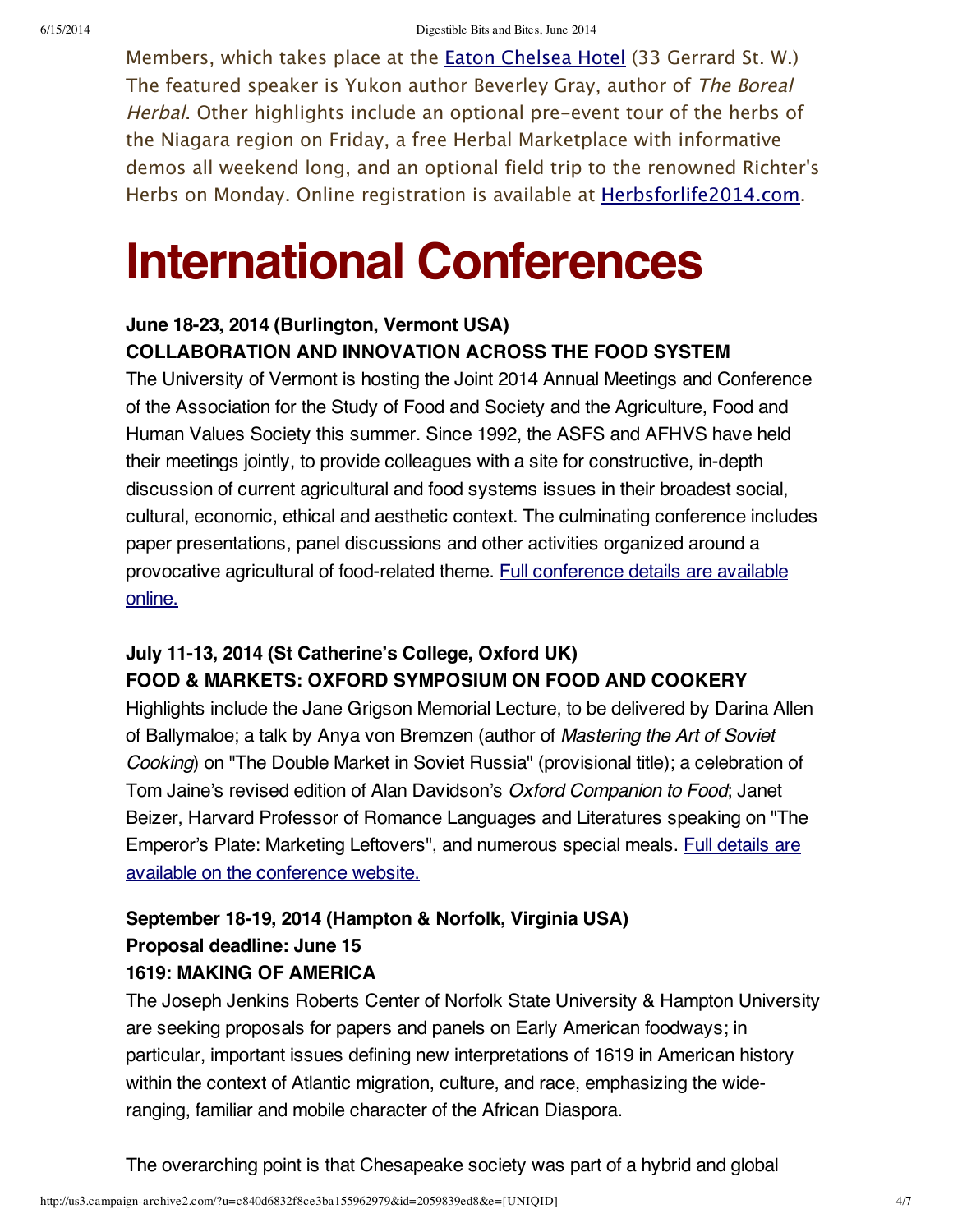culture predicated on intimate and overlapping encounters among Africans, Native Americans, Western Europeans and other cultures from around the globe. Prospective presenters should submit an abstract of 500 words or less to [pumbajekwe@nsu.edu.](mailto:pumbajekwe@nsu.edu) Full submission details and conference [programming](http://www.1619.us/2014-conference/call-for-papers) are available on the conference website.

Papers should reflect one or more of the following conference themes:

- Class, Ethnicity, and the Origins of America's Social System
- Diaspora Communities in the Americas
- Establishing Racial Hierarchies in Early America
- Foodies, Food Culture, and the Origins of American Cuisine
- Intersections of Race and Culture in Colonial America
- Land Rights, Legal Ownership, and the Evolution of American Wealth
- Liberian Expatriates: The American–Liberian Exchange
- Literary Traditions and Transformations in American Society
- Migration Networks in the Early Atlantic
- Musical Legacies in American Society
- Remembering America's Cultural Foundations: Cultural Memory Crafted through National State Parks, Memorials, and Museums
- Native Peoples in Colonial America
- Reassessing America's Legal and Representative System and Rule of Law
- American Aesthetics
- Slavery and Native Peoples in America
- The Transatlantic Trade: Foodways, Disease, Goods, Wealth, Parasites and Vegetation

## **November 20-23, 2014 (Baltimore, Maryland USA)**

#### **Proposal Deadline: June 1**

#### **WHAT PERFORMS? (ASTR / TLA CONFERENCE)**

The 2014 American Society for Theatre Research / Theatre Library Association Conference will be held at the Baltimore Marriott [Waterfront.](http://www.astr.org/?page=14_Hotel) Conveners are Josh Abrams, University of Roehampton [\(J.Abrams@roehampton.ac.uk\)](mailto:J.Abrams@roehampton.ac.uk) and Kristin Hunt, Northeastern Illinois University [\(kmhunt2@neiu.edu](mailto:kmhunt2@neiu.edu)). In recent years, the proliferation of food television and the rise of social media (particularly Instagram and Twitter, which emphasize food photography) have produced a cultural focus on the culinary.

While connections between food and the theatre are longstanding—from Dionysian rites and the tragic goat to Macbeth's banquet, Antoine's butchers, and Didi's carrots and with questions of staging within the restaurant space, this recent mass cultural centrality of food brings an increased importance to explorations of the culinary from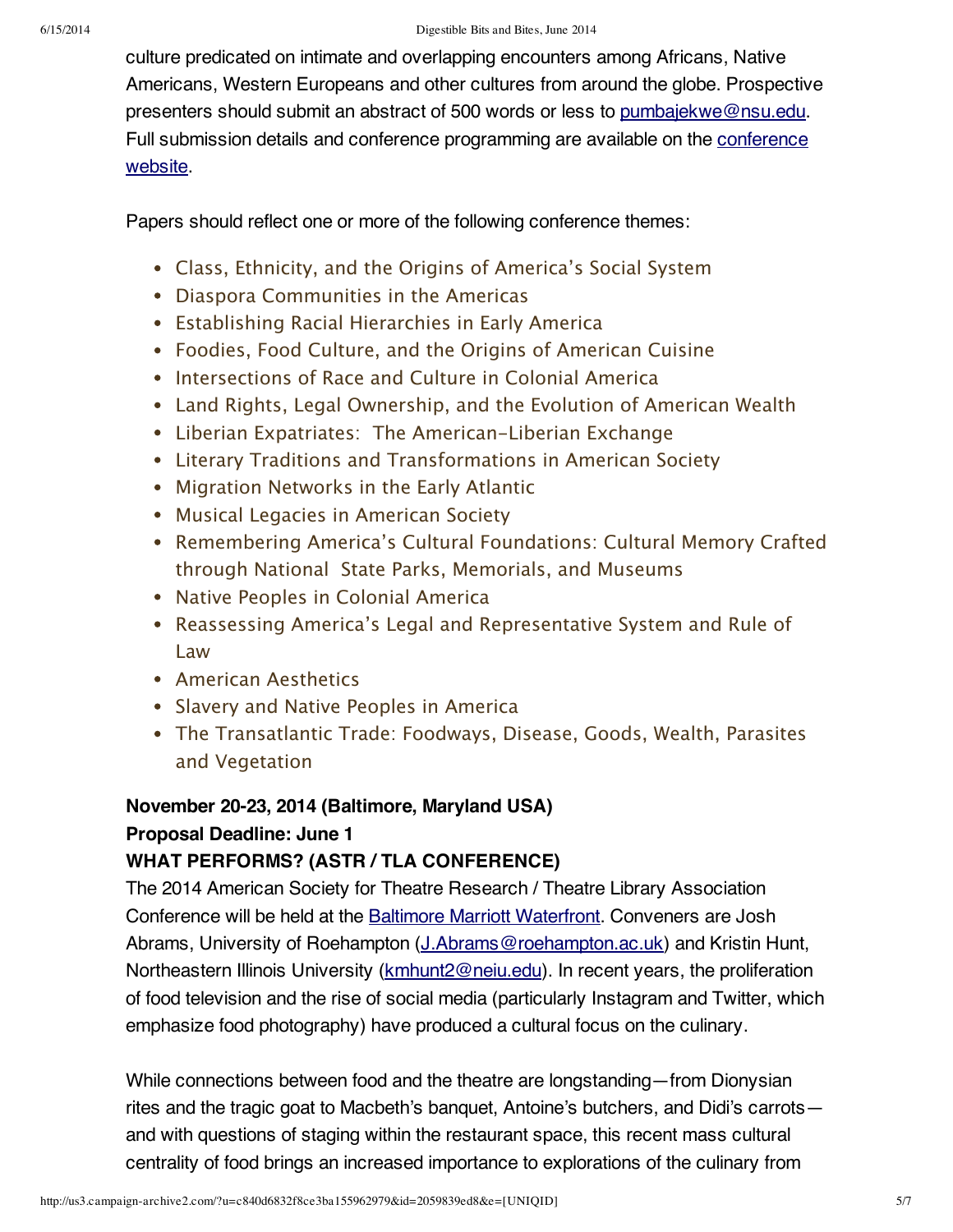the perspective of theatre and performance studies.

As questions about food safety and availability mount, individual food choices become personally and politically critical, raising questions about the everyday meaning of the performative acts of cooking and eating. How can theatre and performance studies help to understand the daily shape of eating on a dying planet?

## **October 30 to November 1, 2014 (Moscow, Russia) HISTORY OF FOOD AND NATIONAL FOOD CULTURE**

Lomonosov Moscow State University's Center of National [Intellectual](http://cnir.msu.ru/) Reserve and the Academy of [Gastronomic](http://www.gastac.ru/) Knowledge and Culture jointly present the first research and practice symposium in Russia focused exclusively on the history of food and eating traditions of different nations. For further information, contact the Organizing Committee at [symposium@gastac.ruil](mailto:symposium@gastac.ru).

# **Food for Thought**

# **Nuts: A Global History by Ken Albala**

#### **(Reaktion Books, 2014)**

The first book to tell the full story of how nuts came to be in almost everything, Nuts takes readers on a gastronomic, botanical, and cultural tour of the world.

### **The Untold History of Ramen: How Political Crisis in Japan Spawned <sup>a</sup> Global Food Craze by George Solt (University of California Press, 2014)**

Ramen has become an international symbol of the cultural prowess of Japanese cuisine. Solt traces the meteoric rise of ramen from humble fuel for the working poor to international icon of Japanese culture.

## **Food, Eating and Identity in Early Medieval England by Allen J. Frantzen (University of Rochester Press, 2014)**

Brings together archaeological and textual evidence to show how words and implements associated with food contributed to social identity at all levels of Anglo‑Saxon society, and examines networks that connected fields to kitchens and linked rural centres to trading sites.

# **How the Other Half Ate: A History of Working‑Class Meals at the Turn of the Century by Katherine Leonard Turner (University of California Press, 2014)**